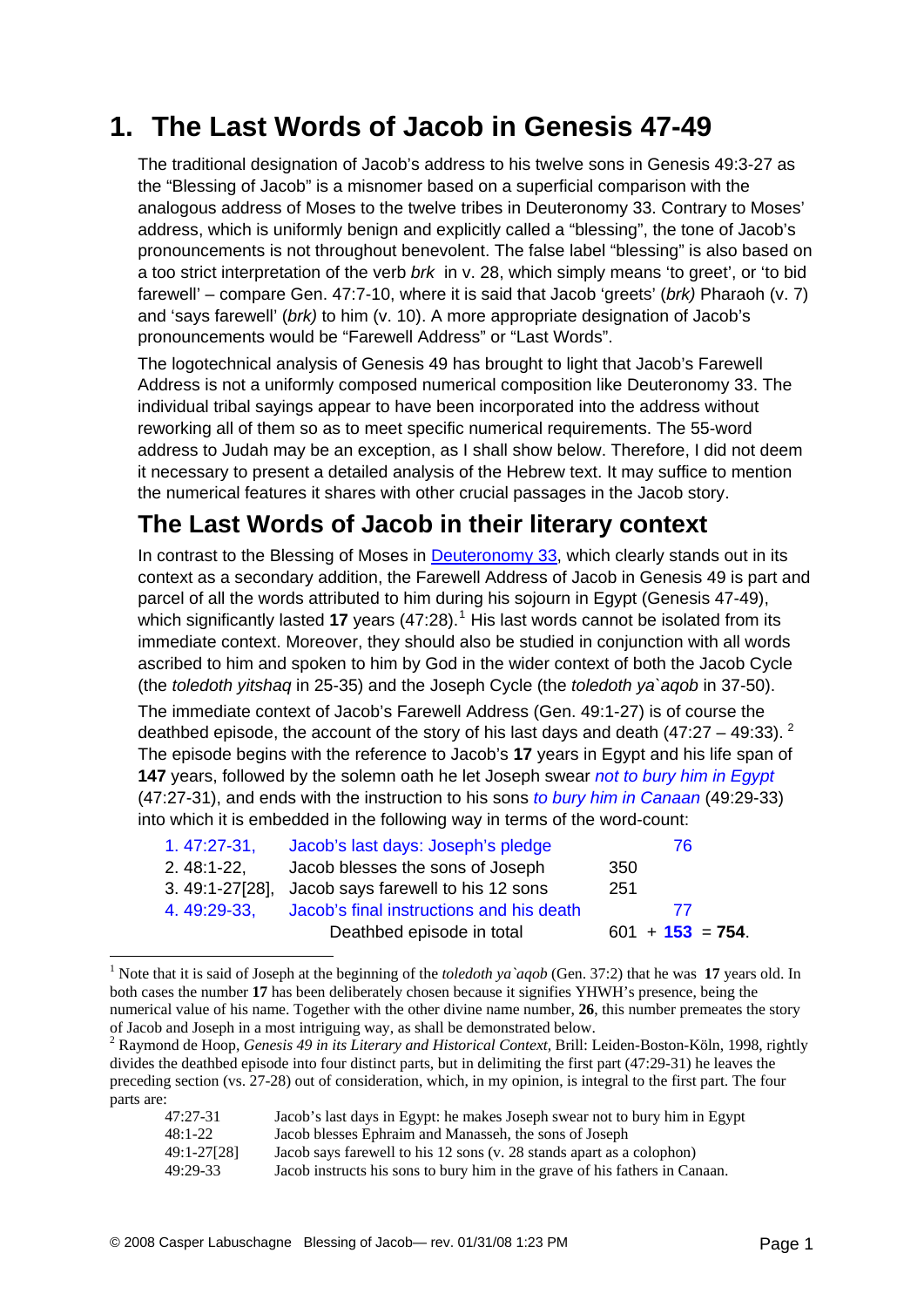In my opinion, the striking numerical structure, which cannot be a matter of coincidence, can be used as decisive evidence to delimit the deathbed episode as the immediate context of the Farewell Address correctly as 47:27 – 49:33. The story dealing with Jacob's Blessing of the sons of Joseph and his Farewell Address is composed of 601 words, and is significantly surrounded by the two framing passages made up of exactly **153** (9 x **17**) words. Thus the deathbed episode is composed of **754** (29 x **26**) words. In light of this, it may confidently be used as evidence buttressing the supposition that the Farewell Address is not a later addition, but integral to the story of Jacob in Egypt.

## **Striking Features of Crucial passages in Genesis 25-50**

The following survey shows the structural role played by the divine name numbers **17** and **26** in the crucial passages of the Jacob Cycle (Genesis 25-35) and the Joseph Cycle (Genesis [3](#page-1-0)7-50), especially in the speeches: $3$ 

- Genesis 25-31, the divine speeches are made up of altogether **204** (12 x **17**) words.
- Gen. 25:23 and 26:2-5, words spoken by God to Rebecca and Isaac: **68** (4 x **17**).
- Gen. 27:26-29, Isaac's Blessing of Jacob: altogether **52** (2 x **26**) words: **18** in the introduction (**17** in narrative and **1** in intro formula), and **34** (2 x **17**) in the blessing).
- Gen. 27:39-40, Isaac's Blessing of Esau: altogether **26** words, and in terms of the *atnach*, the **26** words are divided into **11** (=WH) before, and **15** (=YH) after *atnach*.
- Gen. 28:13-15, God's address to Jacob in his dream: altogether **52** (2 x **26**) words.
- Genesis 31, words addressed to Jacob in Mesopotamia: **7** words spoken by YHWH (v. 3) and **44** words spoken by the Angel (vs. 11-13), altogether **51** (3 x **17**) words.
- Gen. 31:24 and 29, words spoken to and quoted by Laban: altogether **17** words.
- Gen. 32:10-13, words quoted by Jacob as spoken by God: **5** in v. 10 and **12** in v. 13, altogether **17** words.
- Gen. 35:10-12, divine oracle given to Jacob: **26** words.
- Gen. 46:3-4, divine oracle given to Jacob: **26** words.
- Gen. 47:6, Pharaoh puts land at the disposal of Joseph's family: **26** words.
- Gen. 47:5-10, Pharaoh speaks to Joseph (30 words) and Jacob speaks to Pharaoh (21 words): altogether **51** (3 x **17**) words.
- Gen. 47:7-10, the episode of Jacob meeting Pharaoh: altogether **52** words (**26** before, and **26** after *atnach*).
- Gen. 47:28, Jacob is supposed to have lived **130** (5 x **26**) years in Canaan and **17** in Egypt. His life span comprises altogether **147** years, which has a marked symbolic significance. As in the case of the life spans of Abraham and Isaac, that of Jacob can be factorised in a meaningful way as 3 x 7 x 7, of which the sum is 17.<sup>[4](#page-1-1)</sup>

1

<span id="page-1-0"></span> $3$  For the same phenomenon, compare the nativity story of Samuel in 1 Samuel 1:1-2:11, the literary context of the [Song of Hannah,](http://www.labuschagne.nl/4.1sam2.pdf) and also the narrative context of the [Song of Daniel](http://www.labuschagne.nl/9.dan2.pdf) in in Daniel 1-3. For particulars about the use of the divine name numbers **17** and **26** in connection with the words attributed to God, see my article "The Literary and Theological Function of Divine Speech in the Pentateuch", in *Congress Volume Salamanca 1983* (VTSuppl 36, edited by J.A. Emerton, E.J. Brill: Leiden, 1985), pp. 154-173, especially pp. 157-162. See also my book *Numerical Secrets of the Bible,* BIBAL Press: North Richland Hills, 2000, pp. 75-78. 4

<span id="page-1-1"></span>See my article "The Life Spans of the Patriarchs", in: A.S. van der Woude (ed.), *New Avenues in the Study of the Old Testament* (OTS 25, Leiden, 1989), pp. 121-127. Compare also my book mentioned in the previous note, pp. 98-101. The life spans of the three patriarchs are derived from the number 17 in the following way:

Abraham:  $17 = 7 + 5 + 5$ , which are the factors of 175 (7 x 5 x 5)

Isaac: **17** =  $5 + 6 + 6$ , which are the factors of **180** (5 x 6 x 6)

Jacob: **17** =  $3 + 7 + 7$ , which are the factors of **147** ( $3 \times 7 \times 7$ ).